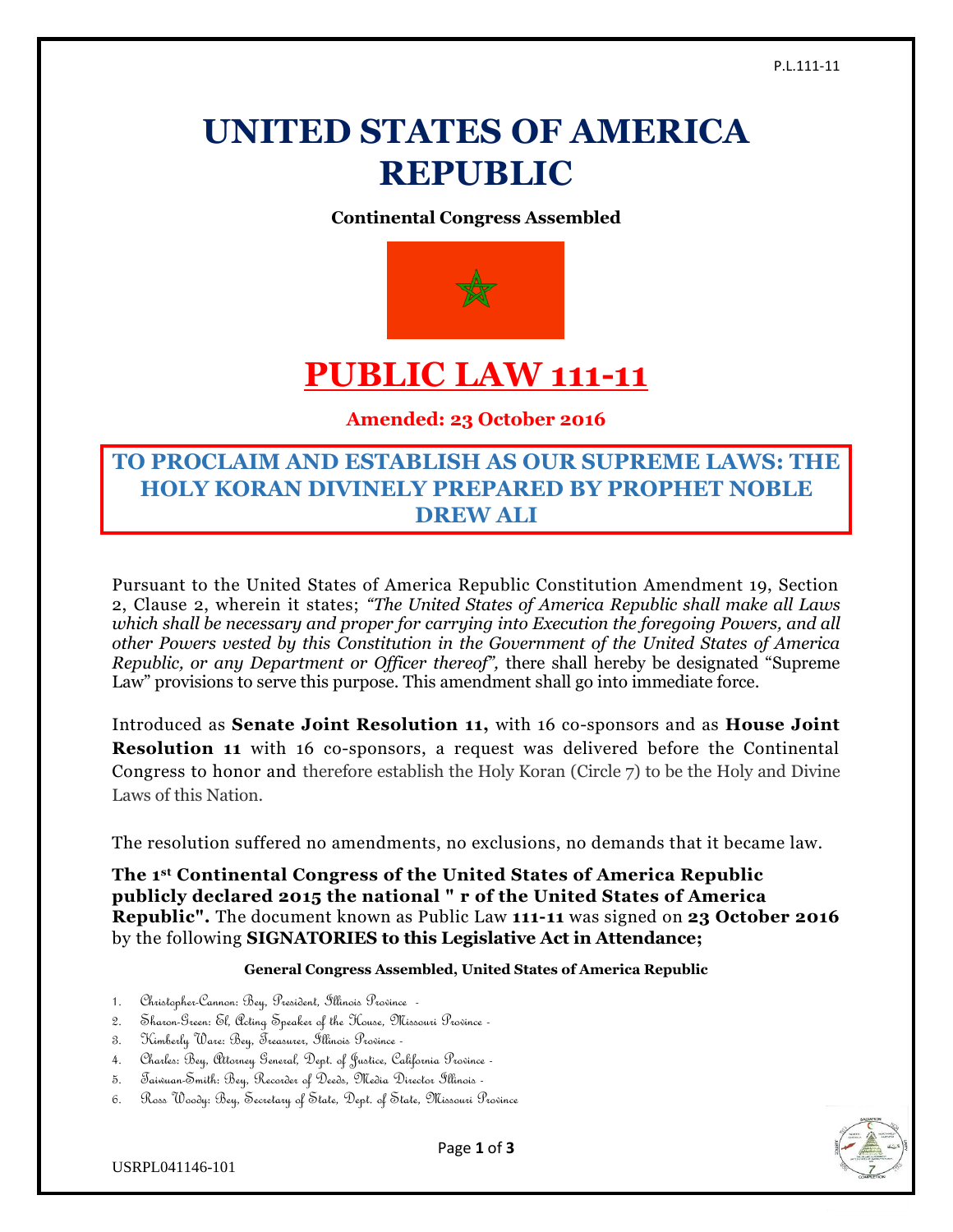#### P.L.111-11

- 7. Darnell-Brown: Bey, Governor, Province of Virginia -
- 8. Mandell Lamar-Williams: El, Governor, Georgia Province -
- 9. Floyd-Harris: Bey, Governor, Missouri Province -
- 10. Saadiq:Bey, Senator, Illinois Province -
- 11. Steven-Jackson: El, Senator, Colorado, Province -
- 12. Demeitric-Mason: El, Representative, California Province -
- 13. Romulus-Dorsey: El, Chief Justice, Illinois Province -
- 14. Linda Ann-Bashful: El, Public Minister, Missouri Province -
- 15. Maurice Clement-Reynolds: Bey, Public Minister, Missouri Province -
- 16. Leslie Andre-Atkins:El, Commissioner Vicegerent, Illinois Province –

It reads as follows:

# **PUBLIC LAW 111-11 on 23 October 2016**

### **JOINT RESOLUTION**

# **Authorizing and requesting the President**

# **To establish entities that propagate the faith of our Holy Prophet Noble Drew Ali;**

**WHEREAS** the Moorish American People have made a unique contribution in shaping the United States of America Republic as a distinctive and blessed nation and people;

**WHEREAS** the Moorish American People are a People of deeply-held religious convictions springing from the Holy Scriptures of the Holy Koran and the Teachings of the Holy Prophet Noble Drew Ali. The Holy Prophet Noble Drew Ali led his People back to their forefathers' Free National Principles and Standards.

**WHEREAS** the Principles of Love, Truth, Peace, Freedom and Justice inspired concepts of civil government that are contained in our Declaration of Independence and Constitution of the United States of America Republic;

**WHEREAS the Moorish American People,** are now in great overstanding that, as a Nation of People being Nationwide in scope to achieve peace as well as unity as a single harmonious Nation, there must be uniform Laws for the Nation. The Laws and Constitution of the **United States of America Republic** is "*the Rock on which our Republic rests";*

**WHEREAS** the history of our Nation clearly illustrates the value of a Nation to be able to create and pass its own Laws. This is not to remove or change **The Moorish American People** from voluntarily applying the teachings of the Holy Koran's Scriptures in the lives of individuals, families, or in their society as a nation of People;

**WHEREAS** this Nation now faces great challenges that will test this Nation as it has never been tested before; and

**WHEREAS** that renewing our knowledge of Law, Divine and National and having faith in Our Universal Creator through Holy Scriptures of the Koran of the Moorish Science Temple of America, the Holy Bible and the Great Qu'ran of Mohammed as we honor all the divine Prophets